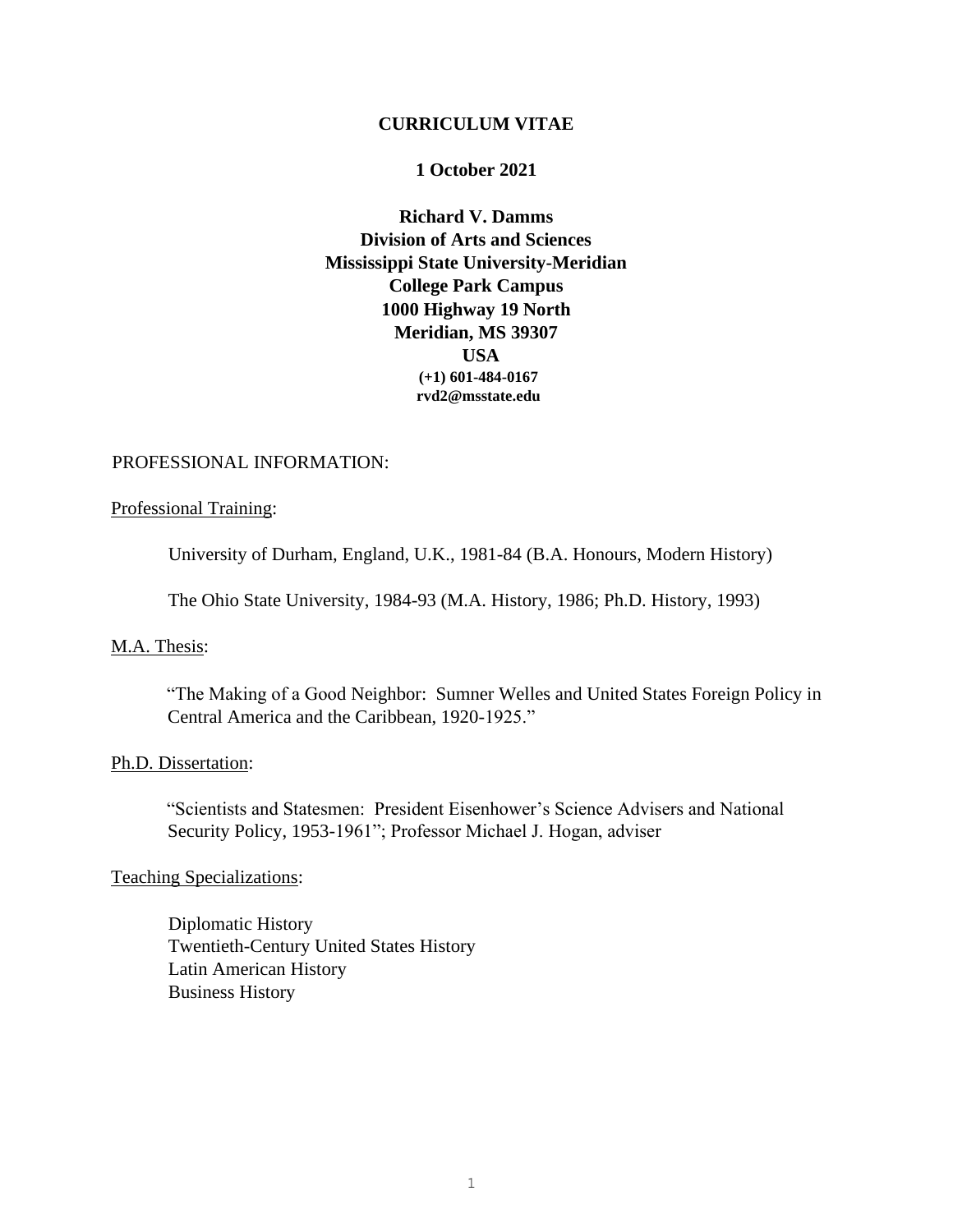## Professional Experience:

Head, Division of Arts & Sciences, Mississippi State University–Meridian, 2018-present (Interim Head, 2016-2018)

- report to Head of Meridian Campus and Dean of Arts & Sciences
- manage annual budget of \$1.04 million
- supervise eleven full-time faculty, twelve adjunct/associated faculty, and one full-time administrative assistant
- responsible for all academic programs within the College of Arts & Sciences delivered at Meridian regional campus, including eight undergraduate majors (Social Work, Psychology, Interdisciplinary Studies, Criminology, Applied Technology, Broadcast Communication, History, English) and courses in five additional disciplines (Biology, Spanish, Mathematics and Statistics, Philosophy and Religion, and Political Science)
- coordinate with Arts & Sciences department heads whose disciplines are represented at Meridian regional campus on such matters as hiring, tenure and promotion, annual faculty reviews, and curriculum development and delivery
- represent the division to internal and external constituencies
- liaise with Meridian Campus division heads of Business and Education regarding scheduling, developing new programs, student recruitment and retention, and fundraising
- consult with advisory bodies on such matters as accreditation and local/regional needs
- worked with Social Work program faculty and MSU administration to secure reaccreditation from Council on Social Work Education, 2021
- develop cooperative working relationships with the four primary feeder community colleges (Meridian CC, East Mississippi CC, East Central CC, and Jones County Junior College), including implementing and updating Pathway Partnership curriculum agreements for all majors
- review and approve technical credits for all Bachelor of Applied Science majors at each MSU campus (2019-present)
- liaised with academic departments to develop local BAS emphasis areas in History, Psychology, Healthcare Services, Event and Hospitality Services, Criminology, Communication, and Social Work (2020-present)

Director, Center for Historical Studies, Department of History, Mississippi State University, 2002-2007

- administered two U.S. Department of Education Teaching American History Grants ("Project Impact" and "Mississippi Connections) totaling over \$1 million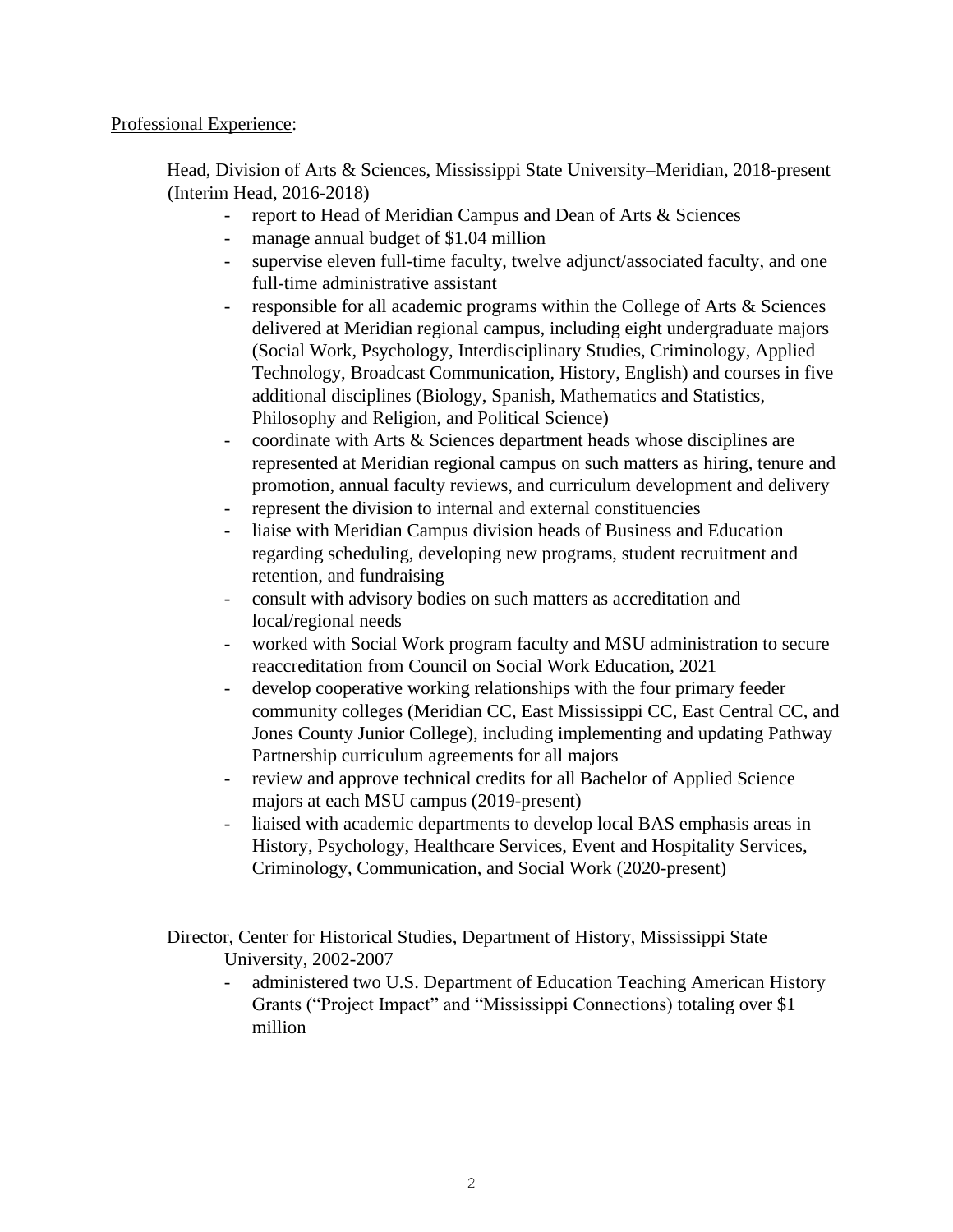- hired and supervised one full-time staff assistant, two adjunct faculty and two graduate service assistants for duration of grants
- reported to U.S. Department of Education, lead school districts, and MSU Sponsored Programs Administration
- under Project Impact (\$1 million) established a consortium of 14 school districts and provided graduate-level History courses over weekends and summers for a cadre of 30 "master teachers"
- liaised with History Department, Graduate School, and Registrar's Office to expedite admission of teachers to MSU and repackage MA curriculum
- advised 23 teachers to completion of MA degree in History
- under Mississippi Connections (\$45,000) organized and recruited faculty for after-school seminars and summer workshops for teachers from two school districts in East-Central Mississippi

Associate Professor of History, Mississippi State University, 2002-

Assistant Professor of History, Mississippi State University, 1996-2002

Visiting Assistant Professor of History, Mississippi State University, 1995-1996

Instructor in American History, The Ohio State University, 1993-1995

Adjunct Instructor in American History, Lakeland Community College, Mentor, OH, 1991-93

Visiting Instructor in American History, University of Akron, OH, 1990-91

# SCHOLARLY GRANTS, HONORS, AND AWARDS:

Mississippi State University Humanities Teacher of the Year, Mississippi Humanities Council, 2011

- Humanities and Arts Research Grant, Institute for the Humanities, Mississippi State University, 2011
- Phi Alpha Theta, Gamma Nu Chapter, William E. Parrish Outstanding Teaching Award, Mississippi State University, Department of History, 2009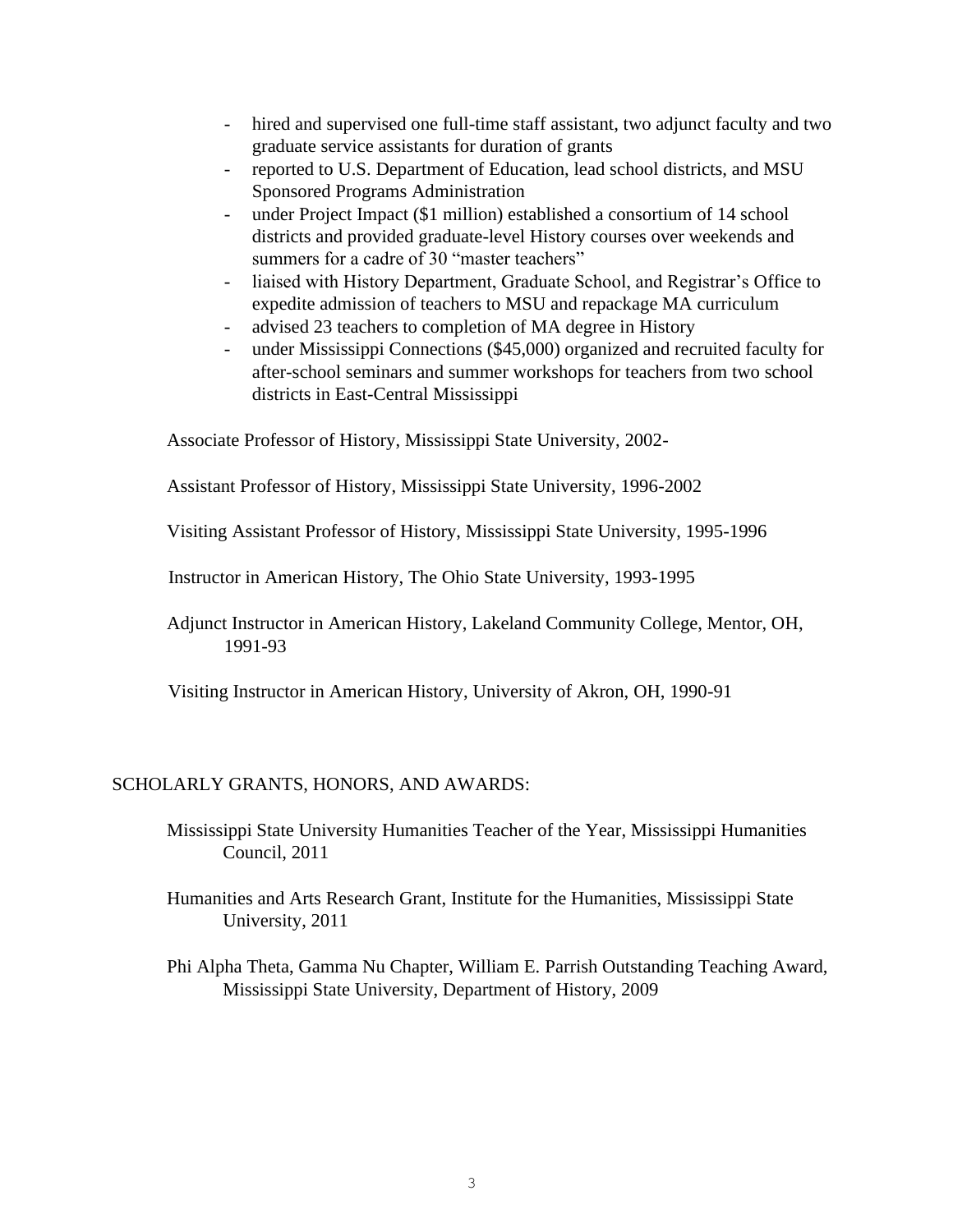- Humanities and Arts Research Grant, Institute for the Humanities, Mississippi State University, 2002-3.
- Mississippi Humanities Council Grant for 16th Annual Presidential Forum on Turning Points in History, "Rethinking America's Cold War: New Perspectives on the Containment Doctrine," April 1997
- Giles Distinguished Professors University Enrichment Grant, Mississippi State University, "Undergraduate Research in Special Collections and Historical Archives," March 1997
- Humanities and Arts Research Grant, Mississippi State University, 1996-97
- National Science Foundation Grant for Improving Doctoral Dissertation Research, 1989- 90
- Foster Rhea Dulles Award, Department of History, Ohio State University, 1989

University Fellowship, Ohio State University, 1984-85

### SCHOLARLY PAPER PRESENTATIONS AND PANELS:

- From Fission to Fusion: Scientists and Anglo-American Nuclear Relations under Eisenhower and Macmillan, 1957-1961, Transatlantic Studies Association, 20th Annual Conference, 5-7 July 2021, Lisbon, Portugal (virtual meeting rescheduled from 2020 because of Covid-19 travel restrictions)
- "Some Good, Hard Thinking": Science Advisers and Eisenhower's post-Sputnik Defense Policy, Society for Military History, 87th Annual Meeting, Norfolk, VA, 22-23 May 2021
- "I just cannot believe Britain would be dragged into this": the Eisenhower administration and the American intelligence "failure" during the Suez Crisis, North American Society for Intelligence History Conference, Toronto, Canada, November 2020 (paper accepted but conference canceled because of Covid-19 travel restrictions)
- "'An evil thing considered in any light': Expert Advice, Dissent and Fall-Out over the H-Bomb in the Early Cold War," Society for Military History, 86th Annual Meeting, Columbus, OH, 9-12 May 2019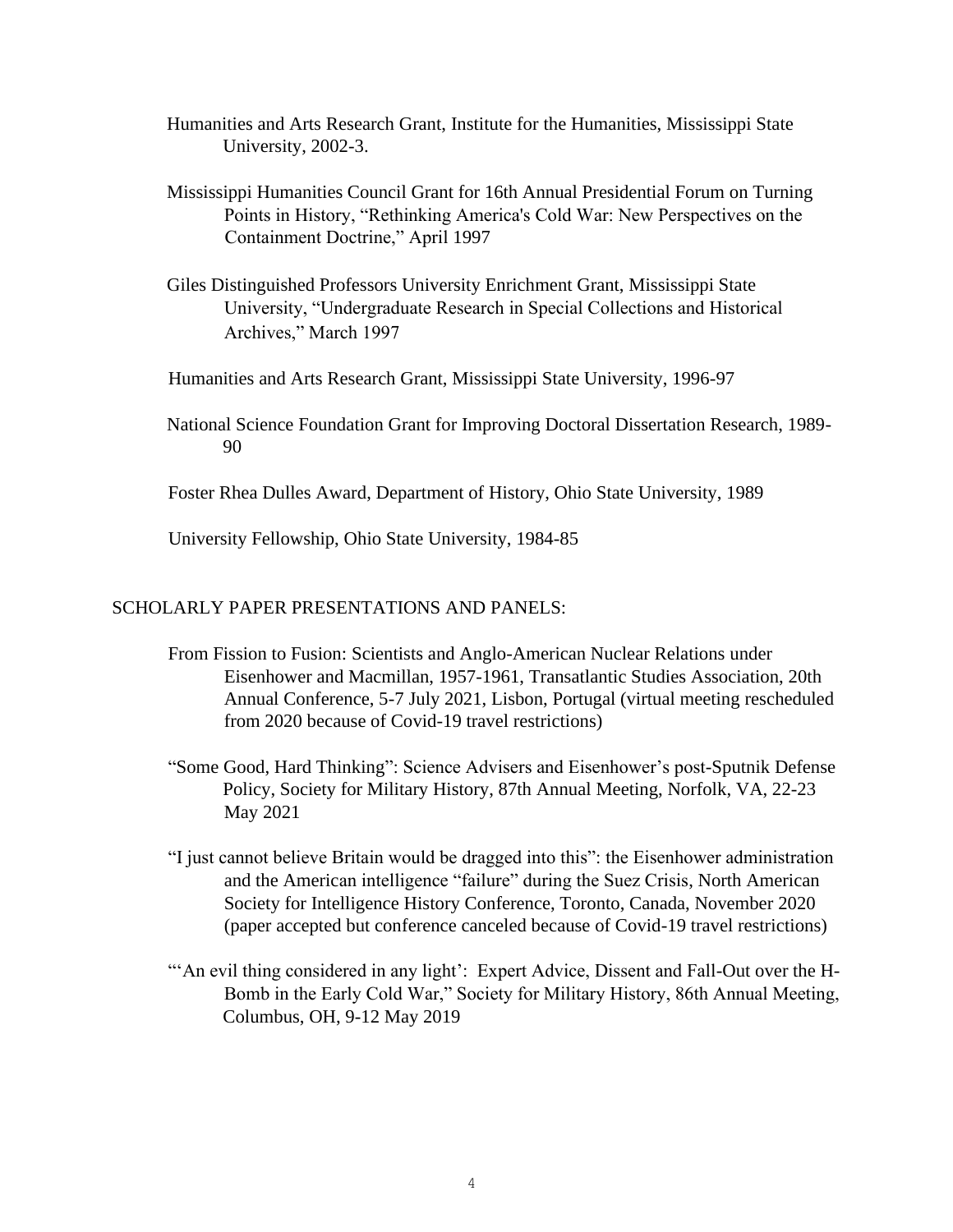- "Eisenhower, Macmillan, and the Conundrum of Anglo-American Cooperation in the Middle East after Suez," Transatlantic Studies Association, 17<sup>th</sup> Annual Conference, University of North Georgia, 9-11 July 2018
- "World War II and the New Deal for American Science," The Peoples' War? The Second World War in Socio-Political Perspective, Second World War Research Group Annual Conference, King's College, London, 14-15 June 2018
- "You are doing a Suez on Me': Eisenhower, Macmillan, and the Conundrum of Anglo-American Military Cooperation in the Middle East after Suez," Society for Military History,  $85<sup>th</sup>$  Annual Meeting, Louisville, KY, April 5-8, 2018
- "Brass Hats and Egg-Heads: Science, Technology, and State-Making in the Early Cold War," Society for Military History, 84<sup>th</sup> Annual Meeting, Jacksonville, FL, 30 March- 2 April 2017
- "Science, Technology, the Military and State-Making in the Early Cold War," Waging Peace Conference, Dale Center for the Study of War and Society, New Orleans, LA, 8-10 September 2016
- "Wrestling with the 'Military-Industrial Complex': Eisenhower's Farewell Address in History and Memory," Presidential History Network conference on Presidential Legacy, Northumbria University, Newcastle, UK, 27 May 2016
- Commentator, "Toward an EPIC Intellectual History," Empire, Power, Identity and Conflict (EPIC) Regional Conference, "From War to Peace," Mississippi State University, September 2015
- "The Quest for Interdependence: Harold Macmillan, Dwight D. Eisenhower and Anglo-American Relations in the Aftermath of Suez," Transatlantic Studies Association Conference, Roosevelt Studies Centre, Middelburg, Netherlands, July 2015
- "Waging 'Total Cold War': Eisenhower, Science, and the National Security State," Presidential Nation Conference, Northumbria University, Newcastle, UK, June 2014
- "'Greeks and Romans': Eisenhower, Macmillan, and the Anglo-American 'Special Relationship,' 1957-61," Southern Conference on British Studies, St. Louis, MO, November 2013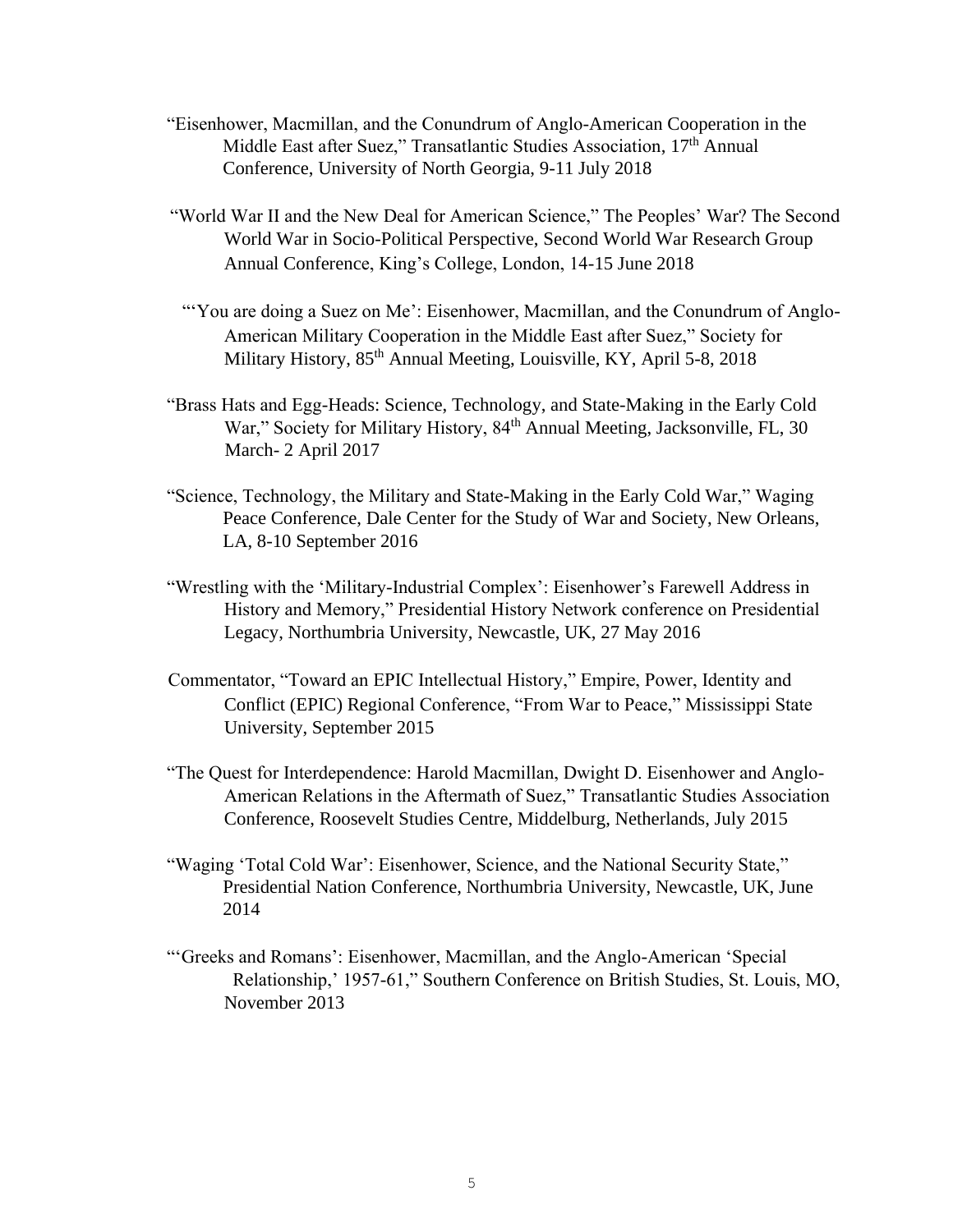- "Eisenhower, Macmillan, and the Nuclear Test Ban Talks," International Security/Internal Safety Conference, Troy University-Montgomery, February 2013
- "Winning the Great Prize: Harold Macmillan and the Anglo-American Nuclear Sharing Agreement," Southern Conference on British Studies, Mobile, AL, 2 November 2012
- Chair and Commentator, "Cold War Diplomacy: Successes and Failures," Fifth Regional Conference on International Security and Internal Safety, Mississippi State University, 2 April 2011
- Commentator, "World War I, World War II, and Cold War History," Fourth Regional International Security and Internal Safety conference, National World War II Museum, New Orleans, LA, 27 February 2010
- "Beyond Mac and Ike: the Anglo-American 'Special Relationship' and the Nuclear Test Ban Talks, 1958-1960," Transatlantic Studies Association Conference, Cork, Ireland, 12 July 2007
- Co-organizer, first regional International Security and Internal Safety (ISIS) conference, Mississippi State University, March 2007
- "In Search of 'some big, imaginative plan': the Eisenhower administration and American Middle East Strategy after Suez." Suez Reconsidered, Maritime Historical Studies Center, Hull University, U.K., 25 July 2006
- Chair and Commentator, "Southern Politics in the Twentieth Century," Mississippi Regional Phi Alpha Theta Meeting, Mississippi State University, 27 March 2004
- "'Walking a Tight-Rope': The Eisenhower Administration and the Third World," paper presented at the Twentieth Annual Meeting of the Association of Third World Studies, National Taiwan University, Taipei, Taiwan, December 2002
- Chair and Commentator, "Taiwan: Economic Issues I," session, Twentieth Annual Meeting of the Association of Third World Studies, National Taiwan University, Taipei, Taiwan, December 2002
- "'On Tap not on Top': The Korean War and the Mobilization of American Science," paper presented at the Society for Military History annual conference, Quantico, VA, April 2000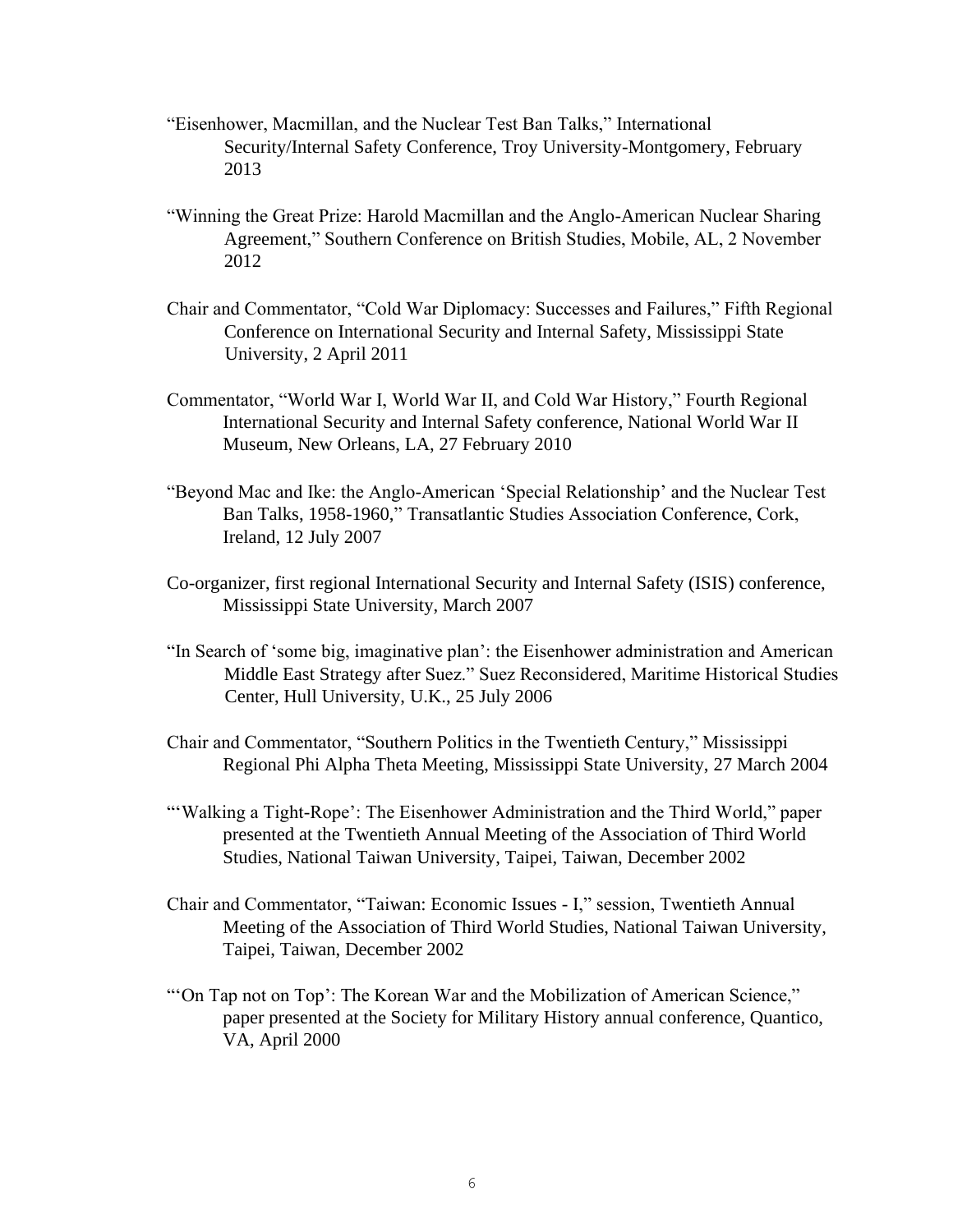- Commentator, "Presidential Politics at Mid-Century" session, Ohio Valley History Conference, Tennessee Technological University, Cookeville, TN, October 1999
- "'Invincible Battalions': James Killian and the Mobilization of American Science for the Cold War," paper presented at American Historical Association-Pacific Coast Branch Meeting, San Diego, California, August 1998
- Chair and Commentator, Roundtable Panel Discussion on "Rethinking America's Cold War," 16<sup>th</sup> Annual Presidential Forum on Turning Points in History, Mississippi State University, November 12, 1997
- "The Academy and the National Security State: James Killian, MIT, and the Cold War." Paper presented at the Economic and Business Historical Society Conference, Savannah, Georgia, April 1996
- "Containing the Military-Industrial Complex" Paper presented at Phi Alpha Theta, Gamma Nu Chapter Fall Initiation, Mississippi State University, October 26, 1995
- "President Eisenhower's Science Advisers and National Security Policy, 1957-61" Paper presented at 21<sup>st</sup> Annual Meetings of the Society for Historians of American Foreign Relations, Annapolis, Maryland, June 23, 1995
- "Restraining the Military-Industrial Complex: President Eisenhower's Science Advisers and the Case of the Nuclear-Powered Aircraft" Paper presented at the 1995 Economic and Business History Society Conference, Boulder, Colorado, April 1995
- "The Technological Capabilities Panel and the Emergence of President Eisenhower's 'Scientific-Technological Elite'" Paper presented at the 19th Annual Conference of the Society for Historians of American Foreign Relations, Charlottesville, Virginia, June 20, 1993

## PUBLIC PRESENTATIONS

Commentary on "Avoiding a Neo-Medieval Era: NAFTA, Globalization and American Leadership," roundtable panel discussion (featuring Matt Rooney, Director, Economic Growth, George W. Bush Center), Colvard Student Union, MSU, August 23, 2017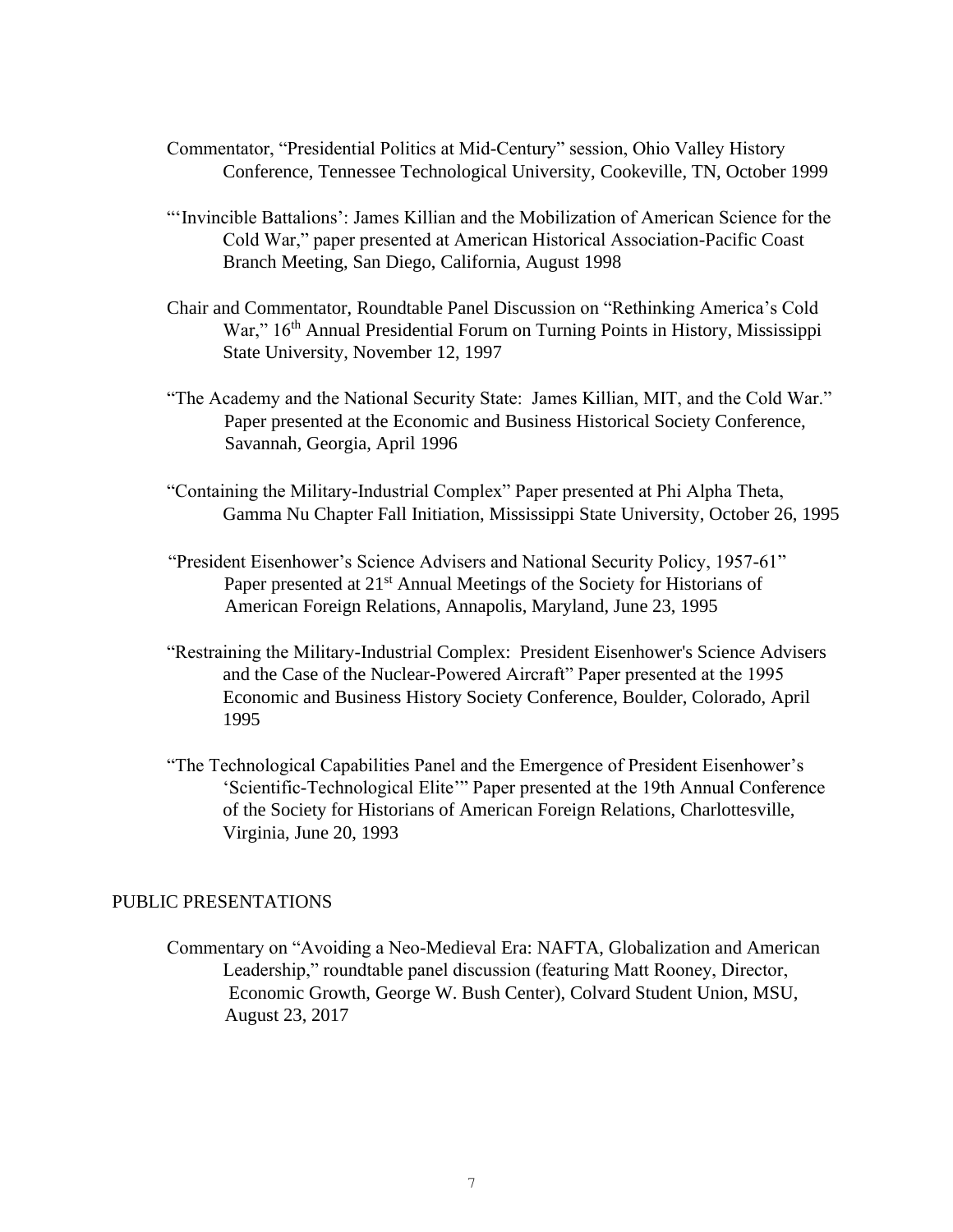- "Eisenhower and the Constitution," invited talk, Dwight D. Eisenhower Presidential Library, Museum and Boyhood Home, Abilene, KS, 16 September 2016
- "Harry, Ike, and the Constitution," roundtable panel discussion, National Archives Kansas City regional branch, Kansas City, MO, 15 September 2016
- "The Use and Misuse of History in American Foreign Policy," Philosophy Club, Mississippi State University, November 2015
- "The United States and the Holocaust," Holocaust Public Forum, Office of the Dean of Students and Hillel, Mississippi State University, March 2015
- "Greeks and Romans: Harold Macmillan, Dwight Eisenhower, and the Romance and Reality of the Anglo-American 'Special Relationship,'" Mississippi State University, 28 November 2011
- "The Bush National Security Doctrine," Federation of Democratic Women, Starkville, MS, March 2005.
- "Teaching American History in Mississippi: Project Impact and MSU's Center for Historical Studies," Mississippi Humanities Council Humanities Teacher of the Year Award Honoring Professor Lorenzo Crowell, Mississippi State University, November 2004

## PUBLICATIONS:

## Books:

- *Scientists and Statesmen: President Eisenhower's Science Advisers and National Security Policy* (Dordrecht, Netherlands: Republic of Letters, 2015)
- *Culture, Power and Diplomacy: New Directions in the History of National and International Security* (Newcastle, UK: Cambridge Scholars Publishing, 2012), co-editor with Mary Kathryn Barbier

*The Eisenhower Presidency, 1953-1961* (New York and Harlow, U.K.: Longman, 2002)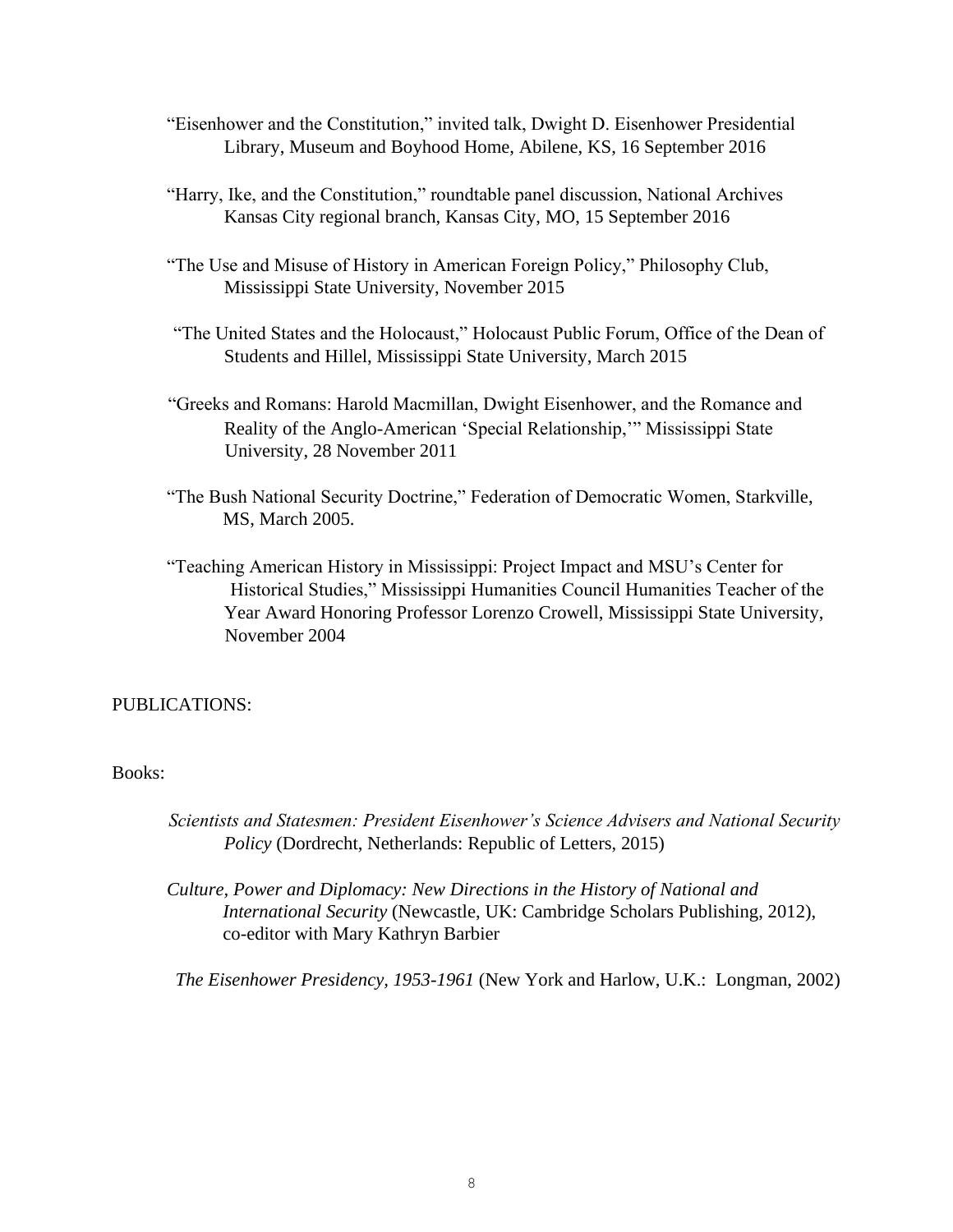## Articles:

- "'Walking a Tight-Rope': The Eisenhower Administration and the Third World," *Proceedings of the Association of Third World Studies*, Twentieth Annual Meeting (2003): 43-47
- "James Killian, the Technological Capabilities Panel, and the Emergence of President Eisenhower's 'Scientific-Technological Elite,'" *Diplomatic History* 24 (Winter 2000): 57-78
- "Containing the Military-Industrial Complex: President Eisenhower's Science Advisers and the Case of the Nuclear-Powered Aircraft," *Essays in Economic and Business History*, 19 (1996): 279-89

#### Book Chapters:

- "World War II and the New Deal for American Science," in Jonathan Fennell, et al., eds., *Rethinking the Peoples' War* (Montreal, Canada: McGill-Queen's University Press, in production)
- "Eisenhower's Farewell Address in history and memory," in Michael Patrick Cullinane and Sylvia Ellis, eds., *Constructing Presidential Legacy: How we Remember the American President* (Edinburgh, UK: Edinburgh University Press, 2018), 76-102
- "Leadership and Decision Making," in Chester J. Pach, ed., *Blackwell Companion to Dwight D. Eisenhower* (New Malden, MA: Wiley-Blackwell, 2017), 165-89
- "Dwight D. Eisenhower," Ken Gormly, ed., *The Presidents and the Constitution: A Living History* (New York: New York University Press, 2016), 443-58
- "In Search of 'some big, imaginative plan': the Eisenhower administration and American Middle East Strategy after Suez," in Simon C. Smith, ed., *Reassessing Suez 1956: New Perspectives on the Crisis and its Aftermath* (Aldershot, UK: Ashgate, 2008), 179-94

### Essays:

"Loyalty and Dissent in Mississippi during the Great War, 1917-1918," *Mississippi History Now: Online publication of the Mississippi Historical Society*, June 2005, at: http://mshistory.k12.ms.us/features/feature64/Great\_War.htm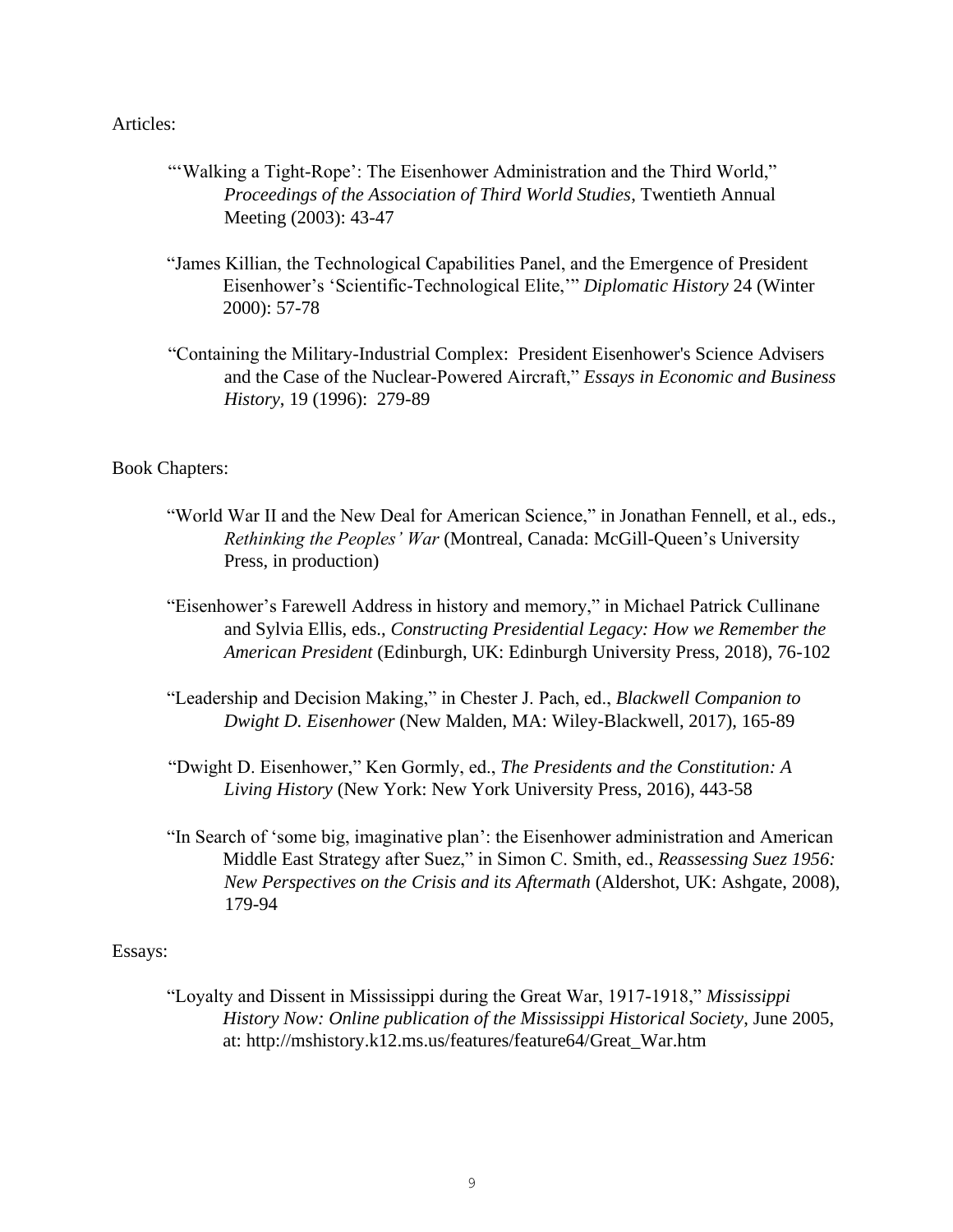"Truman as Parochial Nationalist," *Reviews in American History* 31 (September 2003): 457-62

Encyclopedia chapters:

- "Dwight D. Eisenhower and American Foreign Policy," *Oxford Research Encyclopedia of American History* (Oxford University Press, published August 2019), doi:<http://dx.doi.org/10.1093/acrefore/9780199329175.013.750>
- "The Eisenhower Presidency," *Encyclopedia of the U.S. Presidency* (Santa Barbara, CA: Facts on File, 2012)
- "Panama," chapter in *World Conflicts and Confrontations*, vol. 4: *The Americas*, Charles F. Bahmueller, ed., (Pasadena, CA: Salem Press, 1999), 150-60

Encyclopedia entries:

- "Hopwood Case," and "*Southern Courier*," in Charles D. Lowery and John L. Marszalek, eds., *Greenwood Encyclopedia of African-American Civil Rights* (Westport, CT: Greenwood Press, 2003)
- "Central Intelligence Agency," "Communist Party," and "Alex Quaison-Sackey," entries in Robert L. Jenkins, ed., *The Malcolm X Encyclopedia* (Westport, CT: Greenwood Press, 2002)
- "Nativism" and "Fair Employment Practices Commission" in *Racial and Ethnic Relations in America,* Carl L. Blankston, III, ed., (Pasadena, CA: Salem Press, 1999)

## WORKS IN PROGRESS:

Article in preparation (with Martha Swain) on Mississippi Congressman Wall Doxey and the New Deal in Mississippi

Dwight D. Eisenhower, Harold Macmillan, and the Anglo-American "Special Relationship," book-length manuscript in progress, not under contract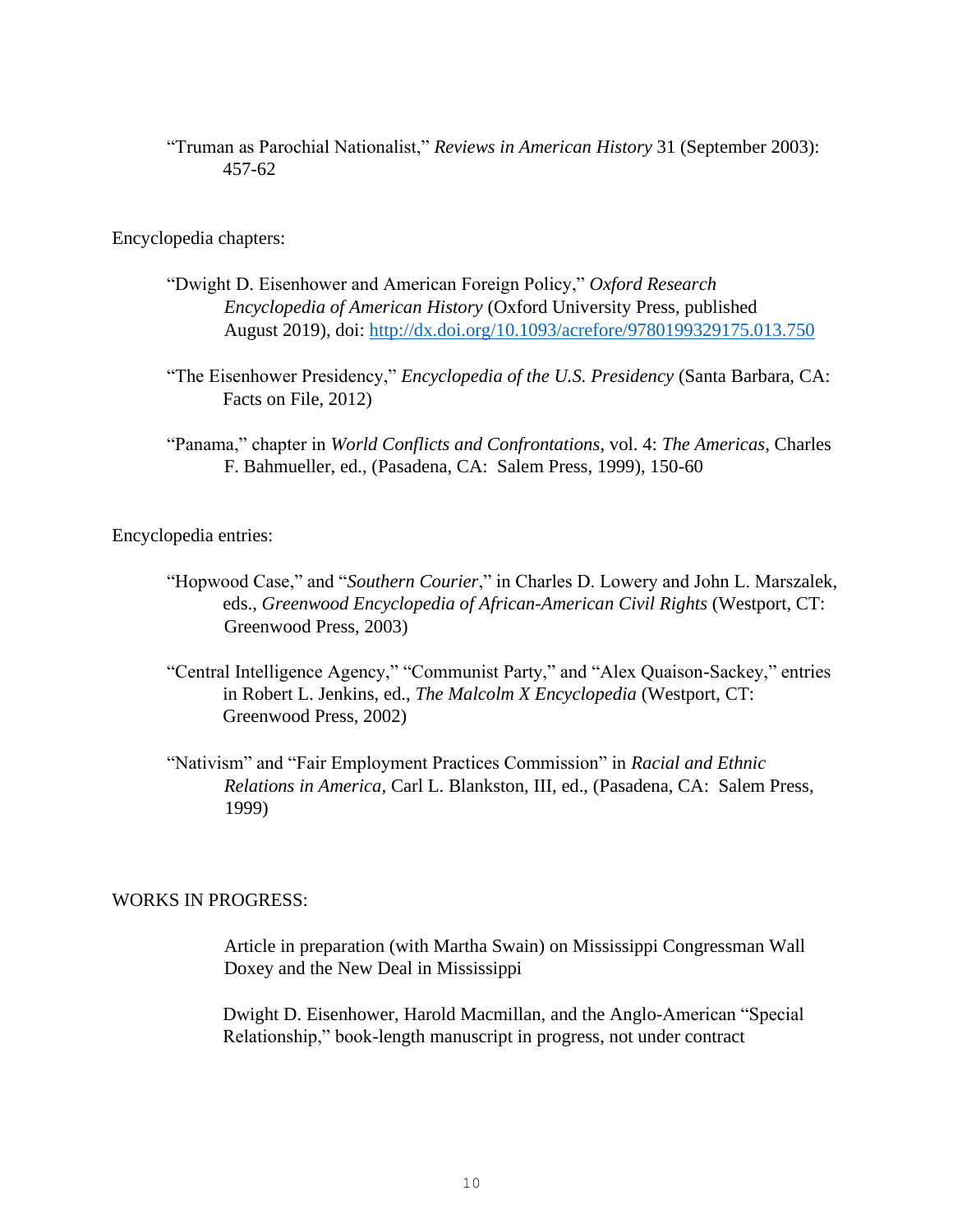## SERVICE:

## External:

- National Center on Education and the Economy, Excellence for All Program, World History Task Force, 2012-2016
- Consultant, Mississippi Department of Education, Subject Area Testing Program 2, U.S. History, 2010-2016
- Mississippi Department of Education, U.S. History Curriculum Framework Revision Committee, 2008-2009
- Mississippi Institutes of Higher Learning, Freshman Readiness Taskforce, U.S. History Advisory committee, 2008-
- Consultant, Episcopal Diocese of Mississippi, project on Slavery and the Church in Mississippi, 2006-7.
- Consultant, Mississippi Department of Archives and History, NEH grant proposal for Historic Jefferson College exhibit.
- "We the People: The Citizen and the Constitution," state contest judge, 2009, 2010
- National History Day, Armstrong Middle School, Starkville, judge 2010, 2011

#### University:

Member, Teacher Education Council, 2006-present

- Senator, Robert Holland Faculty Senate, Mississippi State University, 2002-4 Member, Student Affairs Committee
- Elected Member, University Library Committee, Mississippi State University, 1998- 2001, 2003-2005 (chair, 2004-5); 2011-16 (chair, 2013-16)

Appointed Member, Intellectual Property Advisory Committee, 2004-6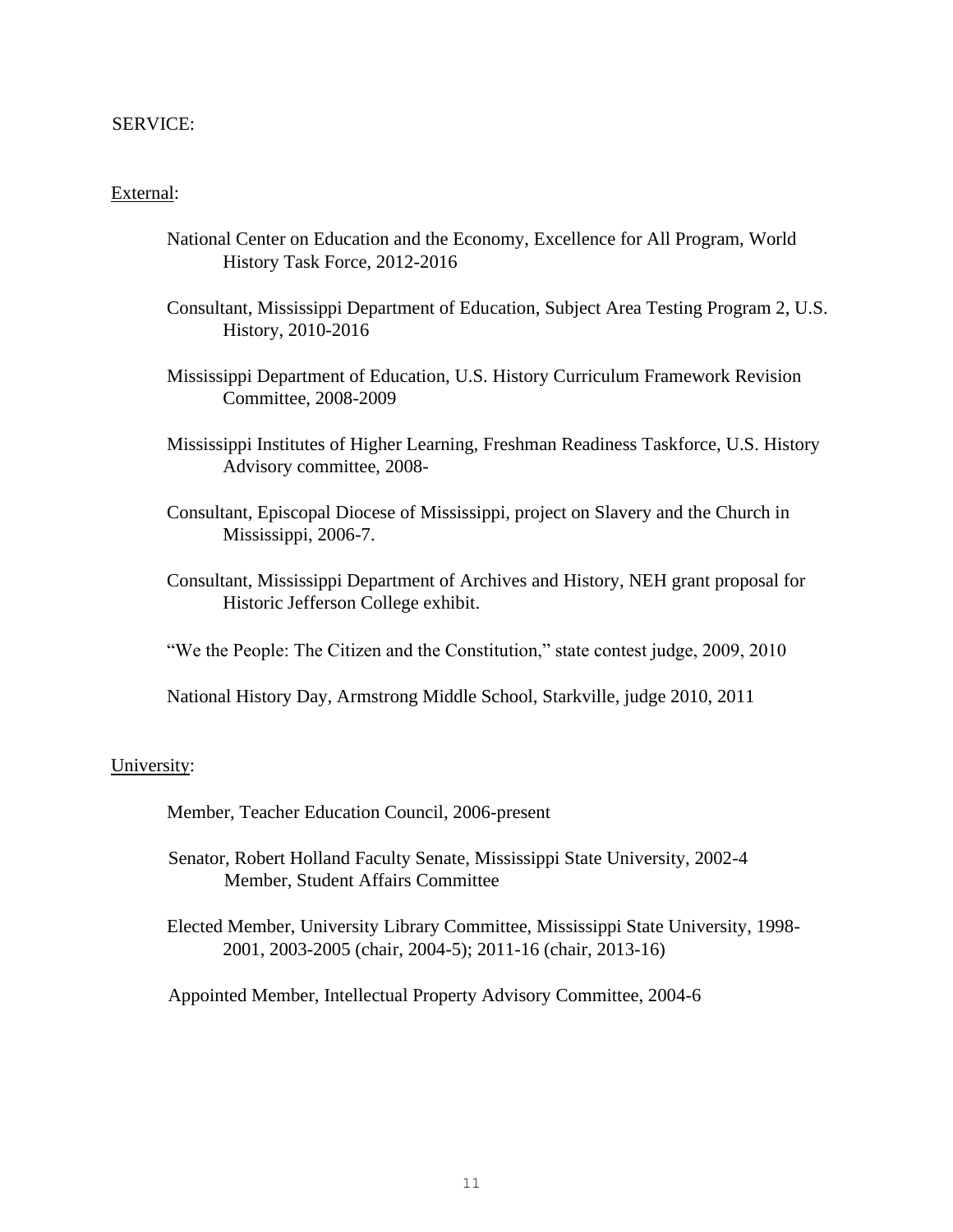## College:

- Member, Promotion and Tenure Committee, College of Arts and Sciences, Mississippi State University, 2005-7
- Member, Courses and Curricula Committee, College of Arts and Sciences, Mississippi State University, 1998-99; 2005-6

## Department:

- Director, Center for Historical Studies, 2002-7
- Campus Principal Investigator, "Mississippi Connections," Teaching American History Grant, U.S. Department of Education (\$45,000), 2004-7.

Principal Investigator, "Project Impact," Teaching American History Grant, U.S. Department of Education (\$1 million), 2002-6.

- Co-editor and compiler, *Readings in U.S. History* rev. ed., 2 vols. (Boston: Pearson Custom Publishing, 2007)
- Member, Tenure and Promotion Committee, 2002-16 (chair 2008-10, 2012-14)

Member, Personnel and Policy Committee, 2002-10

- Graduate Coordinator, 2002; interim coordinator, 2008-9
- Member, Presidential Forum Committee, Department of History, 1996-97 (chair); 20012; 2004-5
- Member, Graduate Studies Committee, 1996-1999, 2001-2, 2005-7; chair, 2001-2002, 2005-7

Member, Undergraduate Studies Committee, 1999-2001

Library Representative, 1995-2001

History Department Representative, Campus Software Committee, 1999-2002